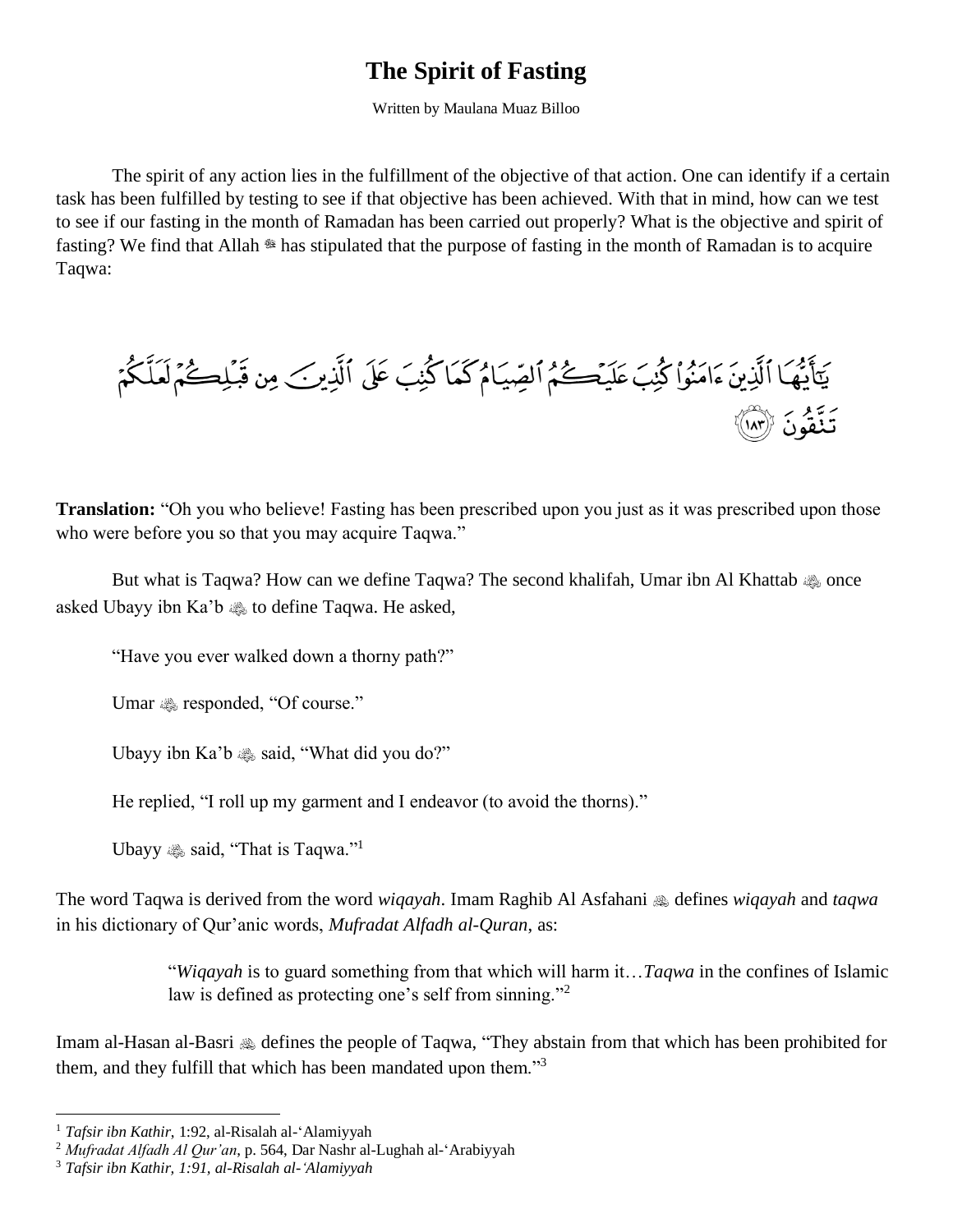Hafiz Jalaluddin al-Suyuti A defines Taqwa as:

"Fulfilling that which has been commanded and abstaining from that which has been prohibited, so that they may be safeguarded from the fire."<sup>4</sup>

Imam Muhammad Murtada al-Zabidi quotes Ibn Durayd in his *Taj Al 'Uroos* as having defined a man of Taqwa as:

"He protects himself from the (divine) punishment and sin by engaging in good deeds." <sup>5</sup>

It is apparent from the above that Taqwa has two essential ingredients:

- 1) Carrying out good deeds
- 2) Abstaining from bad deeds

The benefits of carrying out good deeds are instilled into the human mind. Everyone understands and realizes that there are clear benefits to carrying out good deeds. However, not everyone realizes that abstaining from sin is in itself a good deed. It is not just any ordinary good deed, but it is from among the most important things that a Muslim can do. Abstaining from sin is of such great importance that it takes priority over everything else after fulfilling our obligatory deeds.

The great Imam, Abdullah ibn Al Mubarak , transmits an incident in his *Kitab al-Zuhd* wherein a man once presented himself before Abdullah ibn Abbas  $\omega$  and asked him regarding two people. He mentioned that one person is engaged in an abundance of optional (*nafl*) forms of worship yet he is drowned in sin. Then he mentioned another person who abstains from sin, but does not engage in abundant forms of optional worship. Abdullah ibn 'Abbas  $\triangleleft$ s responded:

ال أعدل بالسالمة

"I do not equate anything to being safe from sin." <sup>6</sup>

In other words, the second person is superior because he is able to abstain from sin.

The hadith of the *Musnad* of Imam Ahmad states,

اتق املحارم تكن أعبد انلاس

"Abstain from sin and you will become the greatest worshipper."<sup>7</sup>

<sup>4</sup> *Tafsir al-Jalalayn*, Surah Baqarah Ayah #2

<sup>5</sup> *Taj al-'Uroos*, 40:230, Dar al-Kutub al-'Ilmiyyah

<sup>6</sup> *Kitab al-Zuhd* 66

<sup>7</sup> *Musnad Ahmad* 8095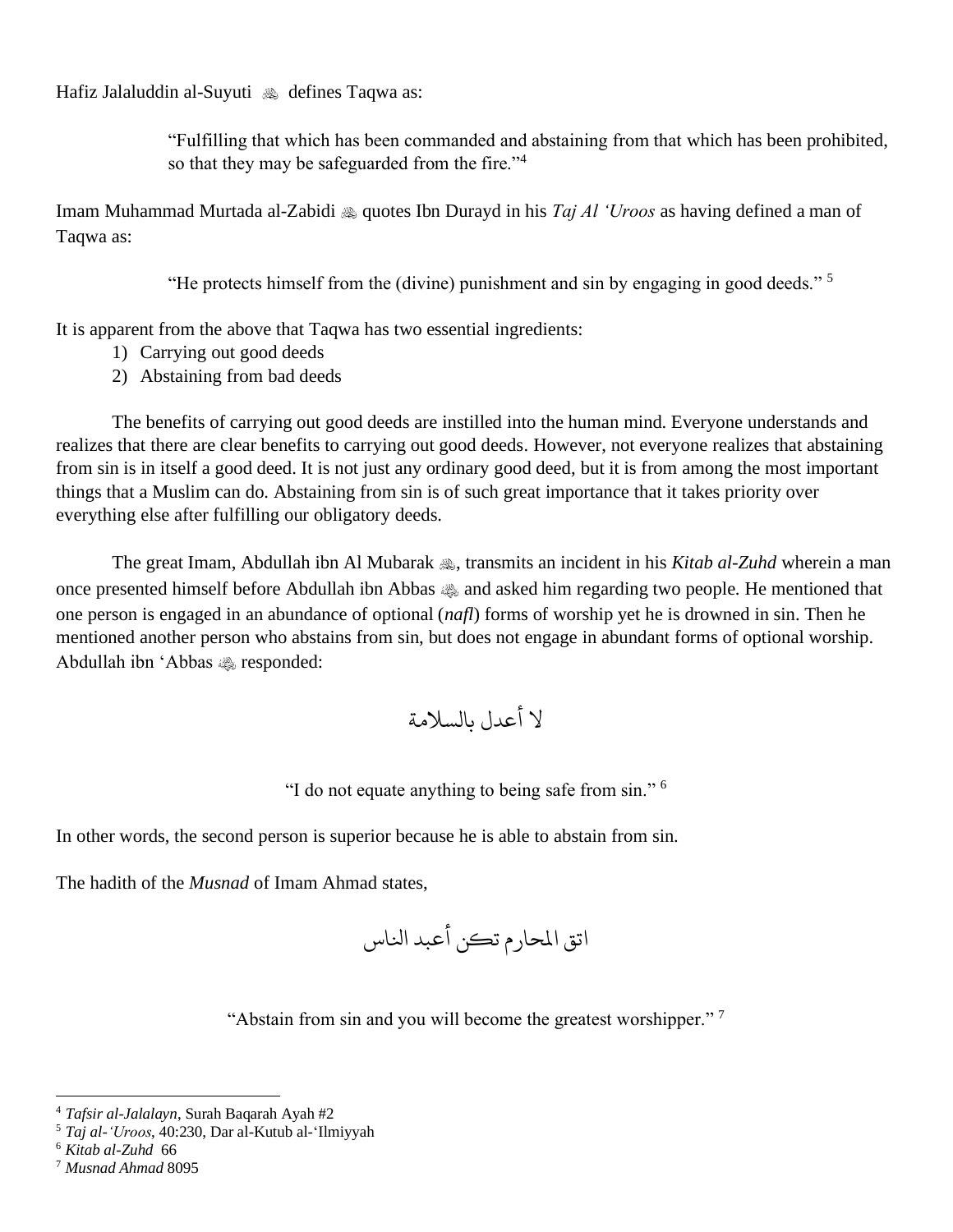When the Messenger of Allah صلى الله عليه وسلم described the standard with which Allah جل جلاله has taught the angels how to record each person's deeds, he said:

و إن هم بسيئة فلم يعملها كتبها الله عنده حسنة كاملة

"When he (the servant of Allah) thinks about perpetrating a sin but does not carry it out (out of awe of Allah), then Allah writes for him a complete good deed."<sup>8</sup>

Therefore, abstaining from sin is an independent source of acquiring the mercy of Allah \*. Simply carrying out good deeds is not enough. One must learn to carry out good deeds **and** abstain from sins. The month of Ramadan trains the believers to engage in both of these things, especially abstaining from sins. When a person learns to stay away from that which is normally permissible for him (i.e. food and drink), then it will become that much easier for him to abstain from that which his normally impermissible for him. If he can learn to discipline his desires to abstain from those basic human necessities without which he cannot live, then he can certainly learn to discipline those desires which merely call him towards temporal enjoyment. If our fasting does not compel us to abstain from sin and we see no change in our lives, then we need to take a step back and examine the state of our connection with Allah \*. The following statement of the Messenger of Allah is should echo in our hearts:

"Whoever does not stop telling lies and acting upon it, then Allah is not in need of his leaving his food and drink."<sup>9</sup>

While commenting on this hadith, Hafiz ibn Hajar al-'Asqalani  $\triangleq$  says that what is meant by "Allah is not in need of his leaving his food and drink," is that such a fast will not be accepted, but it does **not** mean one should take it as an excuse to stop fasting altogether. He quotes Imam Baidawi  $\omega$ ,

> "The purpose behind the legislation of fasting is not mere starvation and thirst Rather, the purpose is to achieve the (desired) effect of weakening the base animalistic desires, and to discipline the soul which normally commands one towards evil (*al-Nafs al-Ammarah*), thereby transforming it into the content soul (*al-Nafs al-Mutma'innah*). If this has not been achieved, then Allah will not accept his fast."<sup>10</sup>

The great 5<sup>th</sup> century Hanafi Jurist, Imam Abu al-Layth al-Samarqandi  $\otimes$  says,

"Piety in its purest form is to refrain one's gaze from looking at that which is Haram, to refrain one's tongue from lying and backbiting, and to refrain the entirety of one's body and limbs from perpetrating that which is Haram."<sup>11</sup>

<sup>8</sup> *Sahih al-Bukhari* 6491, *Sahih Muslim* 207

<sup>9</sup> *Sahih al-Bukhari* 1903, 6057

<sup>10</sup> *Fath al-Bari*, v. 6, p. 280-281, Ar Risalah Al 'Alamiyyah

<sup>11</sup> *Tanbih al-Ghafileen,* p. 250, Dar Al Kitab Al 'Arabi